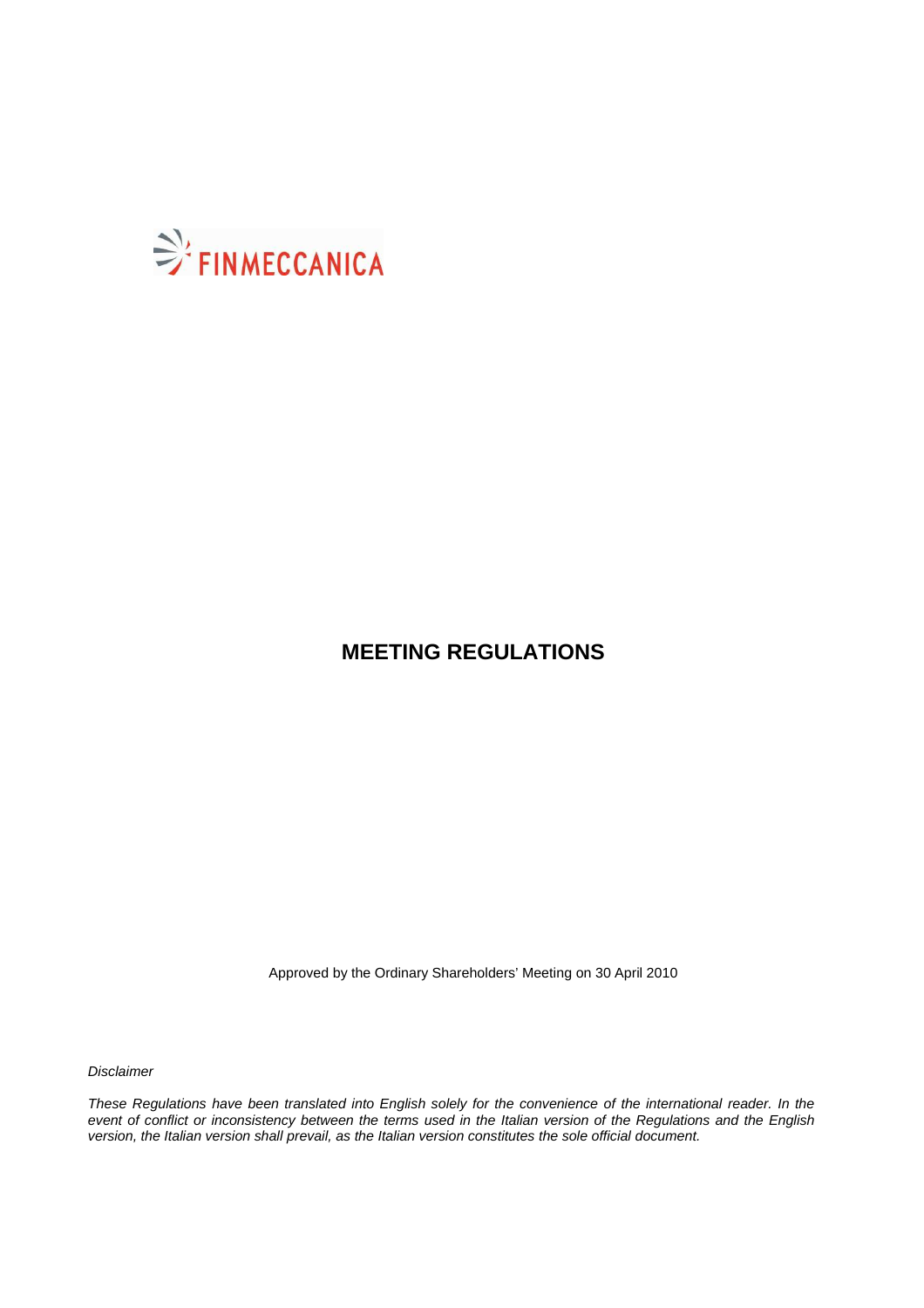**Finmeccanica S.p.a.** Meeting Regulations **Meeting Regulations** 

#### **FINMECCANICA – Società per azioni**

#### **MEETING REGULATIONS**

## ART. 1

These regulations govern proceedings at Ordinary and Extraordinary General Meetings of the Shareholders of Finmeccanica – Società per Azioni, having its registered office at 4 Piazza Monte Grappa, Rome.

#### ART. 2

These Regulations, approved by the Ordinary Shareholders' Meeting on 10 May 2000 and afterwards amended by the Ordinary General Meeting of 30 April 2010 is available at the Company's registered office, on the Company's website and the venues of General Meetings.

#### ART. 3

General Meetings may be attended by anyone with a right to take part in the meeting in accordance with the law and with the Articles of Association.

Employees of the Company and its controlled companies whose presence is considered useful by the Chairman of the General Meeting in view of the business on the agenda or the nature of their work may also attend the General Meeting.

Experts, financial analysts and journalists with permission to attend that particular meeting may take part in General Meetings with the consent of the Chairman of the General Meeting. Requests to attend meetings must reach the Company's head office in sufficient time before the meeting.

## ART. 4

The persons referred to in paragraph 1 of Article 3 above are allowed access to the meeting venue after they have been identified and their right to attend has been verified.

Anyone entitled to take part in General Meetings pursuant to Article 3, paragraph 3 hereinbefore is requested to present his credentials to Company representatives at the entrance to the venue of the General Meeting so that these may be examined.

# ART. 5

Persons attending meetings in accordance with Article 3, paragraph 1 shall elect a Chairman if necessary under Article 15 of the Articles of Association.

The Chairman of the General Meeting shall verify the legality of proxies and the right of the attendees to take part in the meeting in accordance with Article 14 of the Articles of Association.

During the meeting, with reference to individual items on the agenda, the Chairman shall also verify the right of the attendees to take part to the discussion and to the vote on said items.

Where necessary, the Chairman may appoint several scrutineers.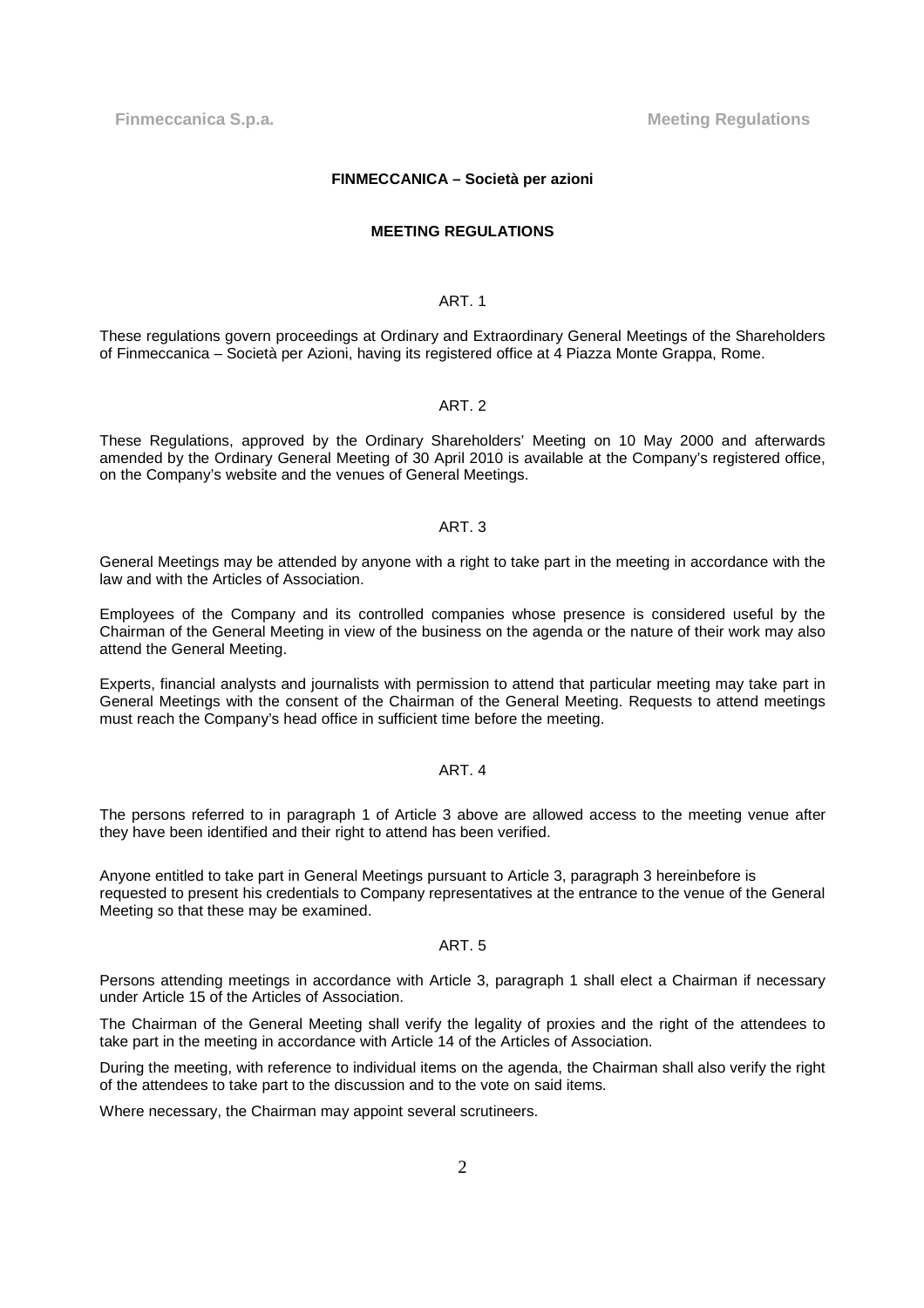**Finmeccanica S.p.a.** Meeting Regulations

## ART. 6

No recording devices of any kind whatsoever, photographic equipment, video cameras, tape recorders or similar equipment may be brought into the premises where the General Meeting is held without the express authorisation of the Chairman.

## ART. 7

After establishing that the General Meeting is taking place in accordance with the abovementioned rules, the Chairman or, at his invitation, the Secretary, shall read the items on the agenda.

## ART. 8

During the discussion of the items on the agenda, the Chairman, provided that the Meeting does not object, may proceed in a different order to that shown in the notice of meeting.

The Chairman or, at his invitation, the Secretary or the Directors, shall present the items on the agenda. The Chairman shall moderate during the discussion, giving all those entitled to take part in the meeting the opportunity to speak pursuant to Article 9 hereinafter, intervening – if necessary - to prevent any abuse.

## ART. 9

All persons entitled to vote have the right to speak on each of the items under discussion.

Anyone wishing to speak must request permission to do so from the Chairman or – if indicated by the latter – from the Secretary, submitting a written request indicating the item to which the request relates once the items on the agenda have been read.

The Chairman may allow speakers' requests to be made by show of hands.

Members of the Board of Directors, the Auditors and the Chief Executive may ask to take part in the discussion.

The Secretary of the General Meeting and the senior management of the Company, in addition to the Directors, Auditors and Managers of Group Companies, may speak if this is deemed useful by the Chairman in view of the business under discussion.

# ART. 10

The Chairman or, at his invitation, the Secretary of the General Meeting, the Directors, the Auditors or the Chief Executive shall reply to speakers at the end of each speech, or once all speakers have finished speaking with regard to the item in question.

Replies are given to shareholders' questions that have been put before the General Meeting at the latest during the meeting itself; this may also be done organically for questions having the same content. This will apply unless the information requested is already available in FAQ form in the appropriate section of the Company's website.

## ART. 11

The Chairman, in view of the purpose and significance of each item on the agenda, may determine the period of time – which in any case may not be more than 15 minutes – available to each speaker to make his speech. After this time, the Chairman may ask the speaker to finish within the following two minutes.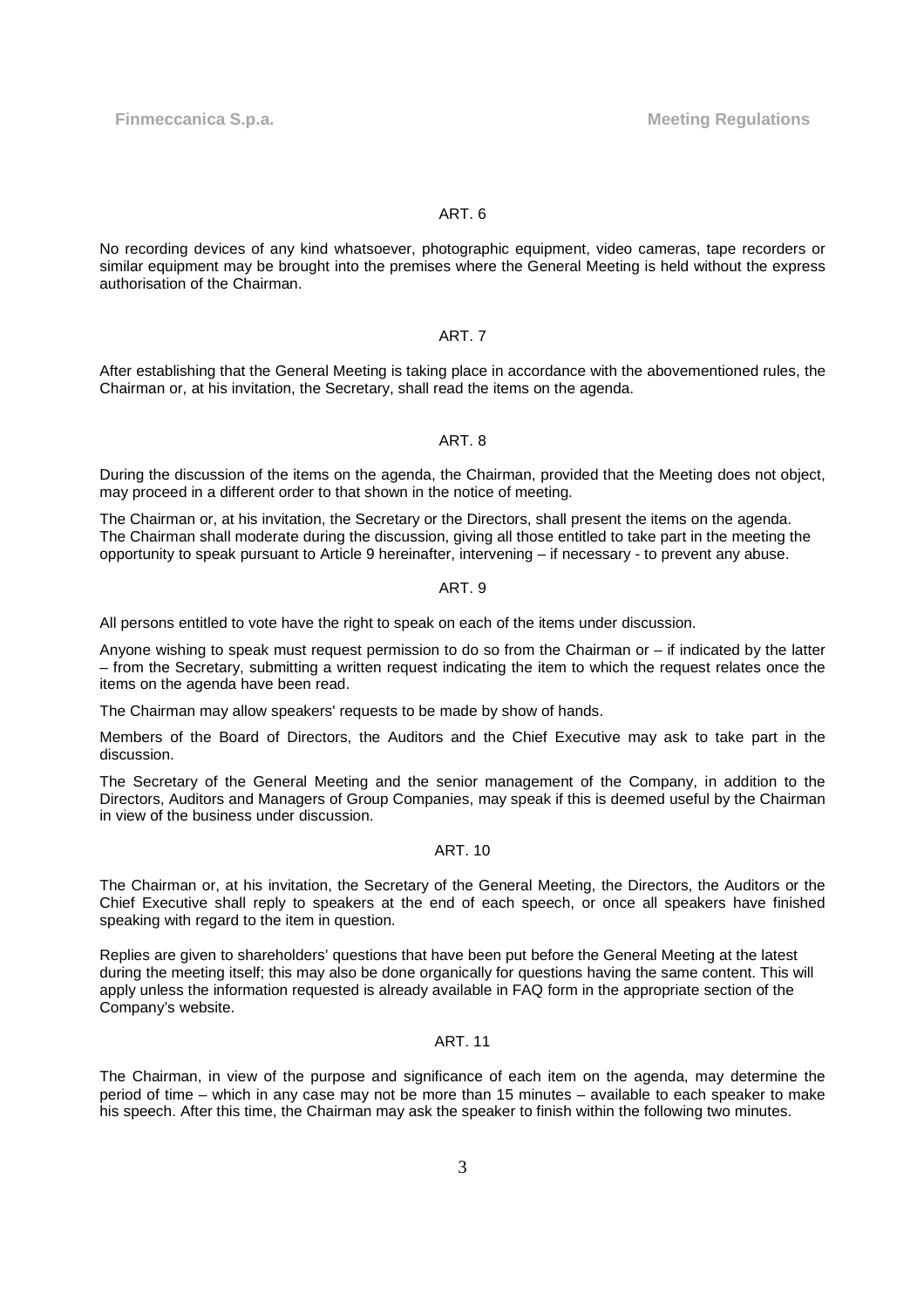Anyone who has already taken part in the discussion may ask to speak a second time for two minutes, even in order to provide explanations of votes.

## ART. 12

The General Meeting usually takes place in a single session. During this session, the Chairman, if he considers it appropriate, and if the General Meeting does not object, may interrupt the proceedings for up to three hours.

The Chairman shall adjourn the meeting in the case provided by Article 2374 of the Italian Civil Code and may do so in any other case where this is requested or considered appropriate and provided that the General Meeting does not object. If the meeting is adjourned, he shall at the same time set a date and time for the new meeting so that the proceedings may continue.

#### ART. 13

The Chairman is responsible for ensuring that order is maintained at the General Meeting so that the proceedings may take place correctly and without any abuse.

For this purpose, unless the General Meeting objects, the Chairman may prevent participants from speaking in the following cases:

- if the speaker is not entitled to speak or continues to do so after the time allotted to him has elapsed;
- if the speaker's contribution is patently unrelated to the item under discussion, and if he has been warned of same;
- if the speaker makes inappropriate or insulting remarks;
- in case of an obstructive attitude or incitement to violence or disorder.

# ART. 14

If one or more persons present should prevent others from discussing or otherwise behave in such a manner as to create a situation that prevents the meeting from taking place in the proper way, the Chairman shall warn said person to refrain from such behaviour.

If this warning is not heeded, the Chairman, unless the General Meeting objects, shall order the person given the warning to vacate the meeting room for the entire duration of the discussion.

## ART. 15

Once everyone has finished speaking, the Chairman shall conclude by declaring the discussion closed for that item on the agenda.

#### ART. 16

The Chairman of the General Meeting may order the voting on each item on the agenda to take place after the discussion has ended on each item or on several items.

Before voting begins, the Chairman of the General Meeting shall readmit to the meeting any participants ordered to leave during the discussion phase.